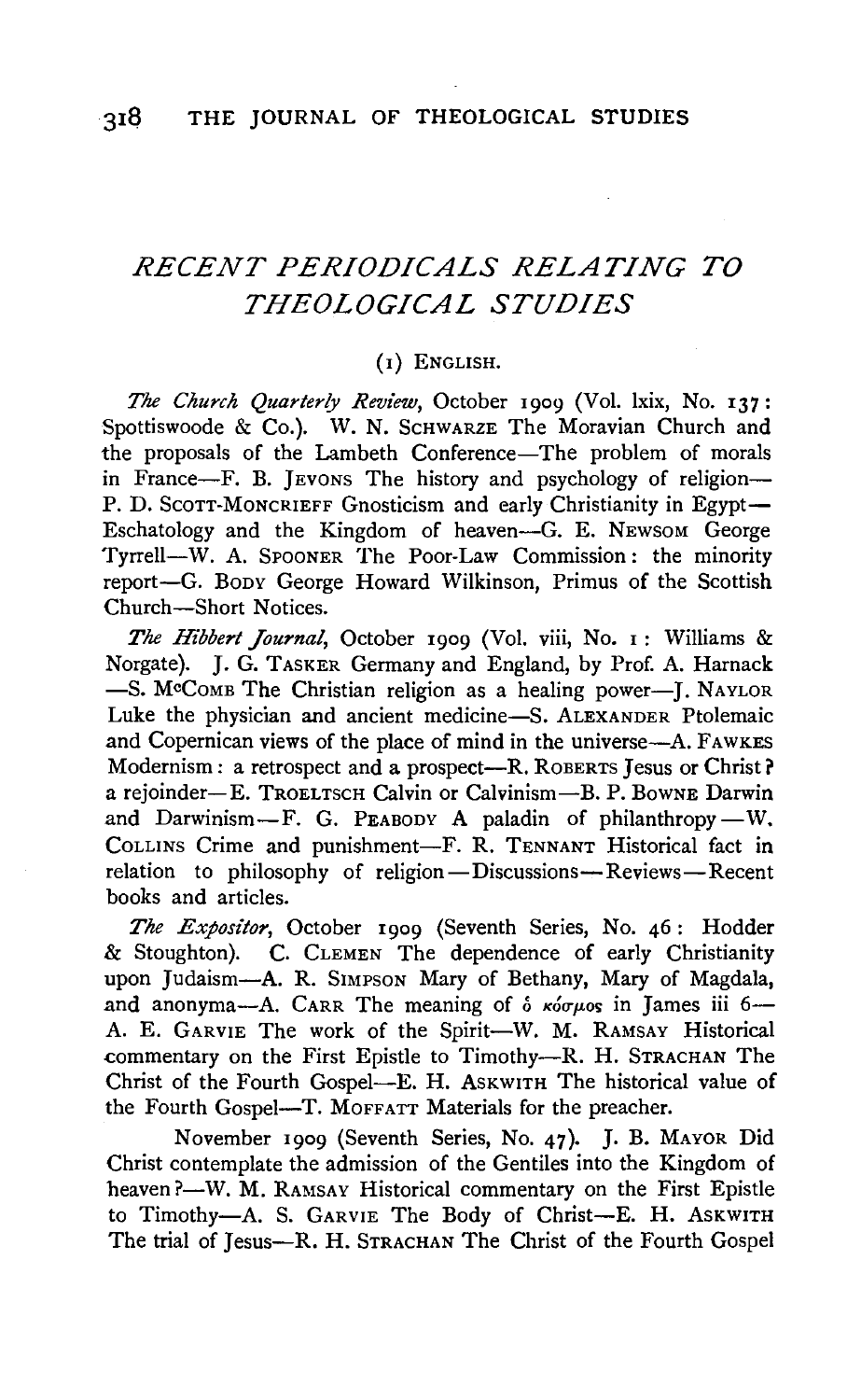-B. D. EERDMANS The Passover and the days of the unleavened bread-C. CLEMEN The dependence of early Christianity upon non-**Jewish religions.** 

December 1909 (Seventh Series, No. 48). R. WINTERBOTHAM On the omniscience of our Lord-R. H. STRACHAN The Christ of the Fourth Gospel-T. P. GRIERSON New Testament miracles and modern healings-C. W. EMMET Should the *Magnificat* be ascribed to Elizabeth? E. H. ASKWITH The crucifixion-A. E. GARVIE The heavenly citizenship-W. M. RAMSAY Historical commentary on the First Epistle to Timothy.

## ( 2) AMERICAN.

*The American Journal of Theology,* October **r** 909 (Vol. xiii, No. 4 : Chicago University Press). H. R. MACKINTOSH Does the historical study of religions yield a dogmatic theology  $? - G$ . H. GILBERT The hellenization of the Jews between 334 B.C. and 70 A.D.-E. S. ARNES Non-religious persons-J. R. SLATTERY The writings of Modernism-B. C. EWER Veridical aspects of mystical experience-H. C. SARKAR Present-day religious tendencies in India-E. J. GOODSPEED Notes on the Freer Gospels-E. NESTLE John Mill on the Latin Gospels-Recent theological literature.

*The Prince/on Theological Review,* October 1909 (Vol. vii, No. 4: Princeton University Press). E. DOMUERGUE Music in the work of Calvin-B. J. WARFIELD Calvin's doctrine of the Trinity-Reviews of recent literature.

### (3) FRENCH AND BELGIAN.

*Revue Benedictine,* October 1909 (Vol. xxvi, No. 4: Abbaye de Maredsous). G. MORIN Examen des écrits attribués à Arnobe le Jeune -I. ScHUSTER Martyrologium Pharphease, ex apographo C. Tamburini codicis saeculi xi-G. MORIN I. Un texte préhiéronymien du cantique de !'apocalypse: l'hymne *Magna et venerabilia* : 11. Les *Tractatus* de S. Jérôme sur les Psaumes X et XV-P. PASCHINI Chromatius d'Aquilée et le commentaire pseudo-hiéronymien sur les Évangiles--A. WILMART Les *Monita* de l'abbé Porcaire-D. DE BRUYNE Nouveaux fragments de *l'Itinerarium Eucheriae*-Comptes rendus-Notes bibliographiques-U. BERLIÈRE Bulletin d'histoire bénédictine.

*Analecta Bollandiana,* October 1909 (Vol. xxviii, No. 4: Brussels, 22 Boulevard Saint-Michel). H. DELEHAYE Catalogus codicum hagiographicorum graecorum regii monasterii Scorialensis-P. PEETERS Une Passion armenienne des SS. Abdas, Hormisdas, Sahin (Suenes) et Benjamin-A. PoNCELET Translatio S. Arnulphi episcopi et martyris anno I 103--A. PONCELET Catalogus codicum hagiographicorum latinorum